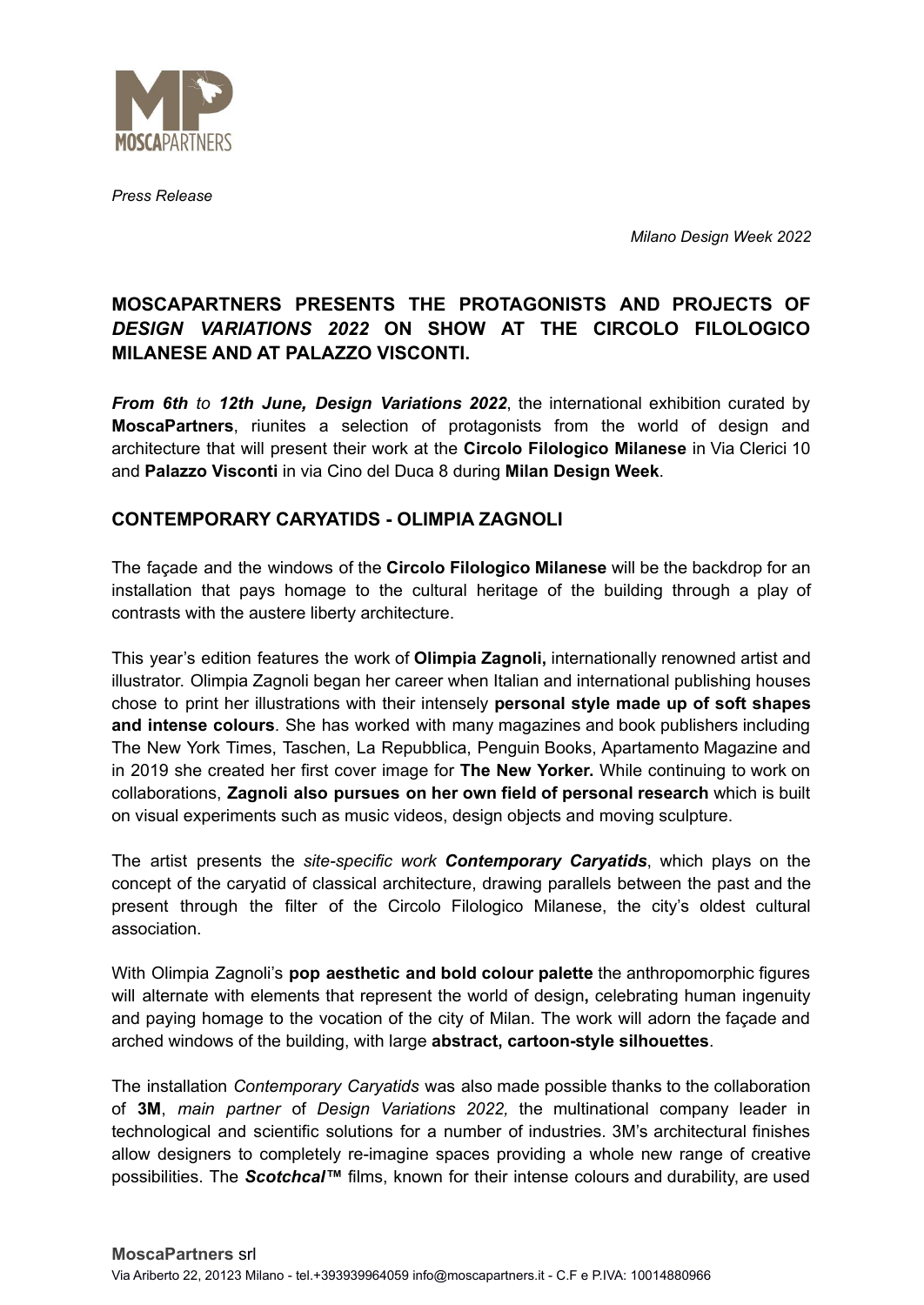

for the bold and sinuous forms of the *Caryatids*; the *FASARA™* range, designed specifically for glass, are used for the illustrations on the windows to filter the sunlight and to create unique chromatic effects.

## **THE EXHIBITION AT THE CIRCOLO FILOLOGICO MILANESE**

As soon as you cross the threshold of the Circolo you come across *Light in progress* by **Foris** with an installation designed by **Sovrappensiero Design Studio**, that represents the two sides of the lighting objects produced by the company. Tradition and experimentation are translated into a luminous pathway that develops throughout the space. Corners, stairs and walls become the backdrop for this exhibition in which the brightly coloured lamps by Foris made with 3D printing techniques interact and contrast with the classical architecture.

*Aluminium circular thinking*, curated by *altreforme*, presents *Sissi* and *Otto*, two projects by **Doriana and Massimiliano Fuksas** in aluminium sourced from a circular economy. *Sissi* is a collection of five carefully superimposed seats that combine functionality with a sculptural aesthetic. *Otto* was inspired by the idea of freedom of movement. The surface of the piece is perforated with an irregular, dynamic pattern that turns it into a kinetic sculpture.

The splendid **Sala Liberty** hosts the *Circolo Thonet*. The **Thonet** installation, designed by **Sebastian Herkner**, focuses on the values at the core of the Circolo, the exchange of ideas and a sense of community. It does this by recreating the sociable and convivial atmospheres of the historic Viennese coffee houses furnished with pieces produced by the famous brand. The selection of products on show includes objects by **Sebastian Herkner, Marialaura Irvine, Günter Eberle** and **Werner Aisslinger** as well as more classic pieces in wood and tubular steel.

The path continues with **Orografie** and a collection of furniture and products designed for the actions and habits that are typical of contemporary lifestyle, as if they were new lifestyle *rituals.* It is an immersive experience that takes us on a surreal journey through words and hybrid objects, oscillating between digital and analogue. It is a group exhibition featuring the works of **Andrea Branciforti, Francesco Faccin, Giuliano Fukuda, Lanzavecchia+Wai, Martinelli/Venezia, Elena Salmistraro, Livia Stacchini, Standa.** This the collection has expanded with the addition of *Agata*, a homage to Mendini's Proust chair, by **Antonio Aricò.**

*M for Museum* by **Supermama** explores new frontiers for the objects of the Singapore-based brand that, with this show, has brought together the cultures of different peoples to encourage inclusivity and the exchange of ideas. Every object is connected within the vision of the designers that took up the challenge: **i'mAble Collective Makers** with the groups **The Art Faculty, CPAS, Metta Welfare Organisation, SAVH**; **Fraun Fraun, Jolene Tan, Shu, Songbom, YY Liak** of **Illustrators of Singapore**; **Kyogi Collection, Nikkei, Olimpia Zagnoli, Serial, Studio Juju, Tye Sok Kuan.**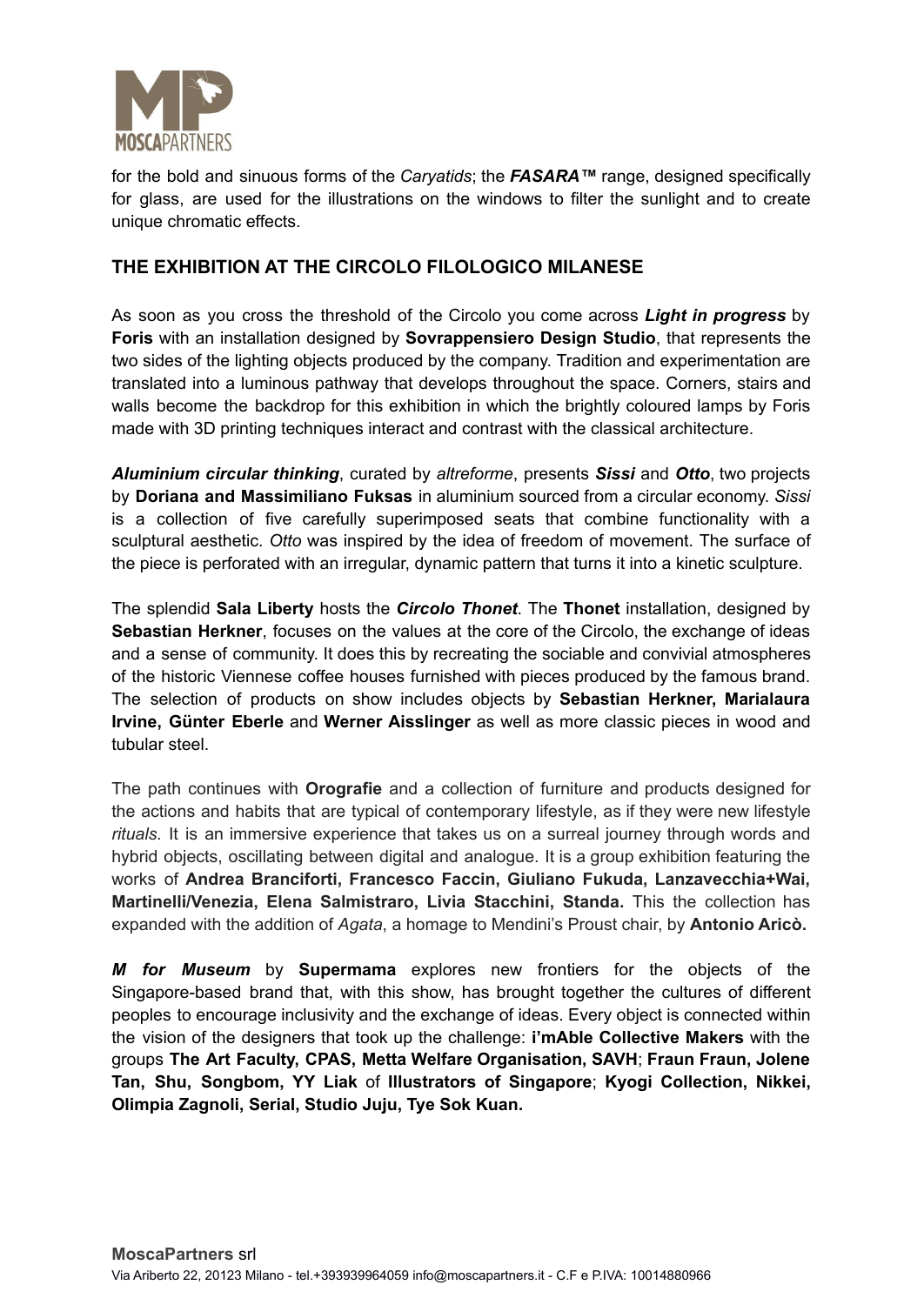

**Cartiere Paolo Pigna** presents the project by the premium Italian stationary brand **P***di***Pigna** with the creative direction of **Matteo Ragni**. P*di*Pigna takes us on a journey through history with some of its most iconic notebooks and diaries that perfectly reflect the culture of their time. The collection includes the hypnotic lines of **Gio Ponti**, the minimal designs of **Enzo Mari** as well as the historic *Nero Oriente* and *Bella Copia* from the company's archives and the contemporary vision of **Olimpia Zagnoli**.

Moving up to the first floor and into the library we come to the installation *Thinking in Marble* by **Paolo Ulian** for **Bufalini.** Here the raw material is interpreted through the unique sensibility of the designer and brand using a combination of traditional techniques and cutting-edge technology. With the collection of vases, bowls and trays *Drap*, the vases and lamps entitled *Stripes*, the *Trilite* seat and washbasin inspired by oriental craftsmanship and the *Optical* panels*,* the exhibition explores the infinite possibilities of marble.

The Japanese textile company **Kawashima Selkon Textiles** presents *WOVEN NARRATIVES - Kyoto, the landscape of Four Symbols*. In this exhibition, the design unit **AtMa inc**. will fuse traditional techniques with contemporary technologies and materials in an installation that pursues richer expression and suggests the possibilities of textiles that continue to innovate. The concept is based on the four cardinal points that are represented in turn by four different iconic creatures: a dragon, a tortoise, a tiger and a bird that together depict the landscape of Kyoto.

With the installation *Landed: Casting Magic Spells* produced by **Studio MILO**, the art directors of **Scapin Collezioni**, **Elena Salmistraro** and **Matteo Cibic** continue on the journey they began in 2021. In expanding the series *New Atomic Age* and *Nazca Booby,* the two artists once again use craftsmanship to express their vision. The first collection continues the exploration of marble and polyurethane with a new table and lamp; the second concentrates on new colourations with gradients, lacquers and forms applied to a coffee table and mirrored room-divider.

On the balcony **3M** presents the *augmented reality* experience that enables the visitor to change their surroundings by using the dedicated devices and to select architectural surface finishes from the *DI-NOC™* collection. The *3M Home virtual reality* technology transports you into a brand-new environment which can be explored with oculus and pad. Inside, the visitors are represented by avatars and can move around inside a *mall,* a large, surprising space that is totally customizable thanks to the diverse range of 3M solutions available.

The project *Decompression Chamber* by **Assopiuma**, the association that promotes and certifies high quality furniture padding, uses simple elements to focus on the tailor-made quality and sustainable vision of the brand. Under the direction of **Ilaria Marelli**, the white, upholstered walls create a relaxing sensation of floating while the tree at the centre of the room symbolizes the natural materials used in the manufacturing system of excellence which can be directly experienced by the visitor with a walkthrough video projected onto the walls.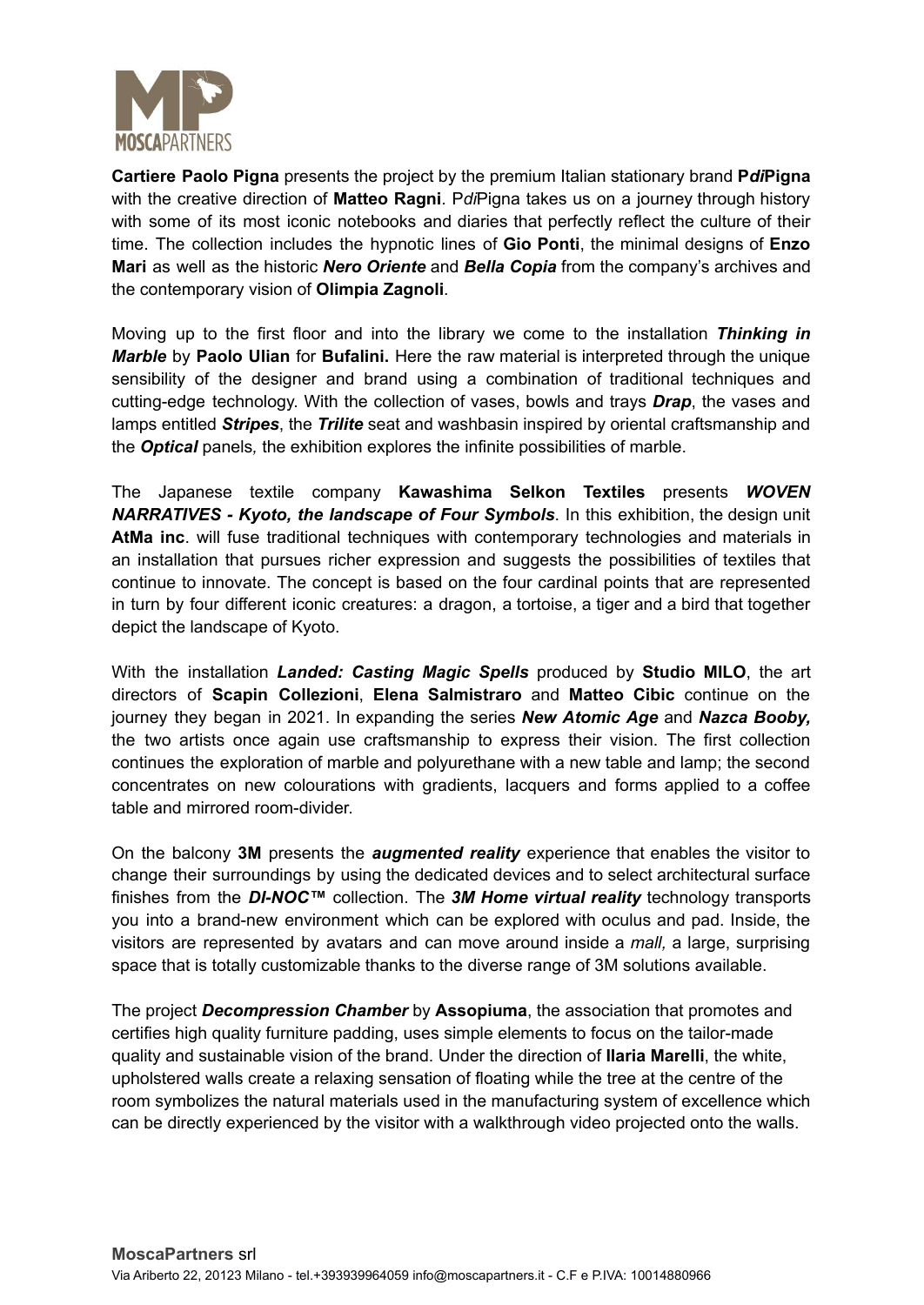

Moving on through the building, you come across **aprile**, a suspended seat designed by **Matteo Modica** for **Sublimio**. Inspired by the childlike lightheartedness of spring time, it is a precious object produced in a limited edition of 30 (+30) numbered pieces, all of which are part of a story set in the month of April.

*Totem* by **Sodai** showcases the surface design of **Carlotta Fortuna**, which is centred on the harmony between subject matter and a balanced use of colour. *Totem* combines very different sources of inspiration - the levity of oriental culture and the austerity of Nordic landscapes - in one single visual language. The result is a versatile collection full of stimuli to spark the imagination reproduced on different coloured backgrounds with a recycled-paper effect to show the full potential of the decorative surfaces produced by the company.

Following the circular route through the exhibition you turn back on yourself to go down the stairs to the lower ground floor where you are greeted by *The Hall of Supreme Harmony*, an installation by designer **Nicola Gallizia** for **Battilossi**, inspired by ancient imperial China with a collection of rugs by the Turin-based company. The mystery and atmosphere of the oriental court is evoked by the use of rich textiles which transport us in our imagination to far off places bringing cultures together over space and time.

### **THE CAFFÈ DEL CIRCOLO - MARIALAURA IRVINE**

The lower ground floor also hosts the *Caffè del Circolo*, the permanent *makeover* of the bar, by **Marialaura Irvine**. The focal point of the project is the exploration of materials, their mass, solidity and texture: every element has been selected or designed by the studio to create a cohesive amalgamation and defined aesthetic with **different chromatic nuances in every material chosen.**

The project is the result of **Marialaura Irvine's** research and includes a selection of products and design objects identified through her **in-depth study of materials.** The *Caffè del Circolo* is made up of a bar, a reading room, a lounge and a garden and was made possible thanks to numerous international partners whose contributions brought their unique identities and approaches to the project.

The tables and chairs of the bar area are made by **Thonet**: from the bar stools to the low tables and chairs of the reading room, to the sofas, some of which are in a pale red-purple colour developed especially for Caffè del Circolo.

**3M,** main partner of Design Variations 2022, covers the surfaces of the bar with its architectural films DI-NOC™ in two metallic finishes that reflect the light in different ways depending on your point of view. The floors are covered with **Tarkett** linoleum whose colour contributes to the pastel palette of the bar.

The walls are covered with a variety of clay surfaces by **Matteo Brioni**, which is also applied as decoration to an arched curtain designed by the studio. The natural colours chosen range from cream to pomegranate and are full of texture.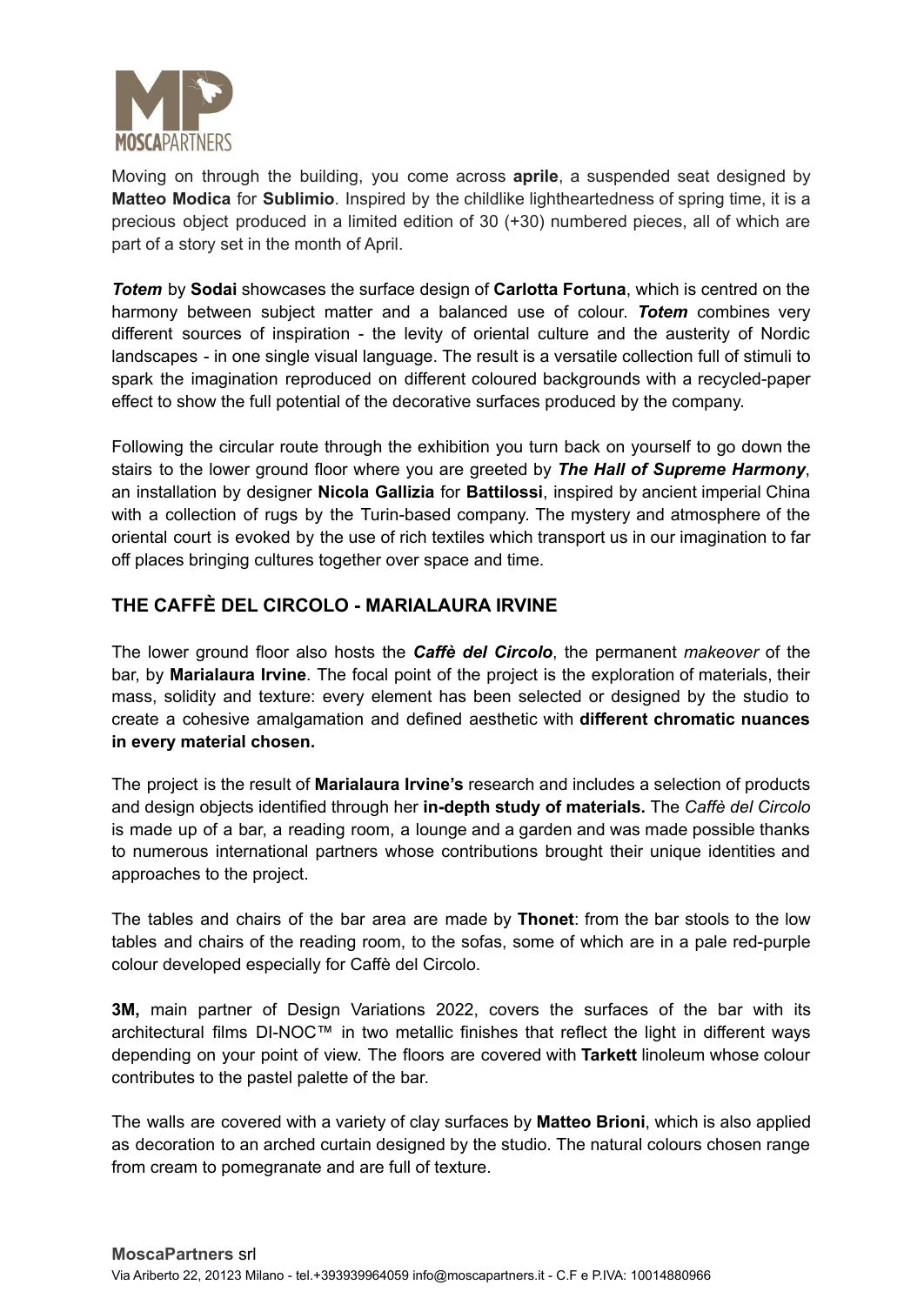

**Métaphores**, the French firm belonging to the Hermès textile division, was selected to cover the sofas and cushions with their precious fabrics and enhance the lounge with a drapery of shimmering shades.

**Forma&Cemento** contributed to the project with an imposing bookcase, textured panels for the walls, and outdoor coffee tables inspired by classical décor, designed by Marialaura Irvine.

A series of lamps by **Foscarini** furnish and light up the space. One example that stands out is a minimal suspension lamp in cement designed by Lucidi and Pevere, notable for its neutral colour and textured surface.

**Fangorosa**, *e-commerce* brand specialized in handmade Italian surfaces, supplied a series of vases designed by Marialaura Irvine and made of different types of clay that look two-dimensional.

The garden was created in collaboration with the company **Fratelli Leonelli**, expert in the design and realization of green spaces.

The *food and beverage* are managed by **Cosaporto,** the first "Quality Delivery Service" in Italy, already partners with some of the most famous names in haute cuisine in the city. **Brothering Milano** and **Martesana Milano 1966** will take care of the everyday service and will supply the products available at Caffè del Circolo.

#### **THE EXHIBITION AT PALAZZO VISCONTI**

In the area of Durini-Monforte, the salons of **Palazzo Visconti,** with their rich baroque decoration and frescos, will host the installations of the new participants whose work creates a contrast between the contemporary nature of their design and the historic backdrop of the location.

*Turn on, Tune in, Drop by…* is the installation curated by **Donatello D'Angelo** for **Centro Studi Poltronova** that presents three of the Tuscan company's most iconic pieces: the sofa *Superonda* by **Archizoom Associati**, in a new version with *Terrazzo* fabric designed by **Bethan Laura Wood**, the *Plasma* armchair designed by **Nigel Coates** and the *Ultrafragola* mirror designed by **Ettore Sottsass jr**. Together these pieces integrate different artistic approaches and keep the relationship between the past and the present of design culture very much alive.

**Woak** presents its *new collection of furniture for 2022*. In the Specchiera room the contrast between the ancient paintings and the modern industrial metal sheets amplifies the symbiosis of styles at the heart of the new Woak products. The designers who have contributed to the project with their own personal aesthetics are: **Andrea Steidl, Francesco**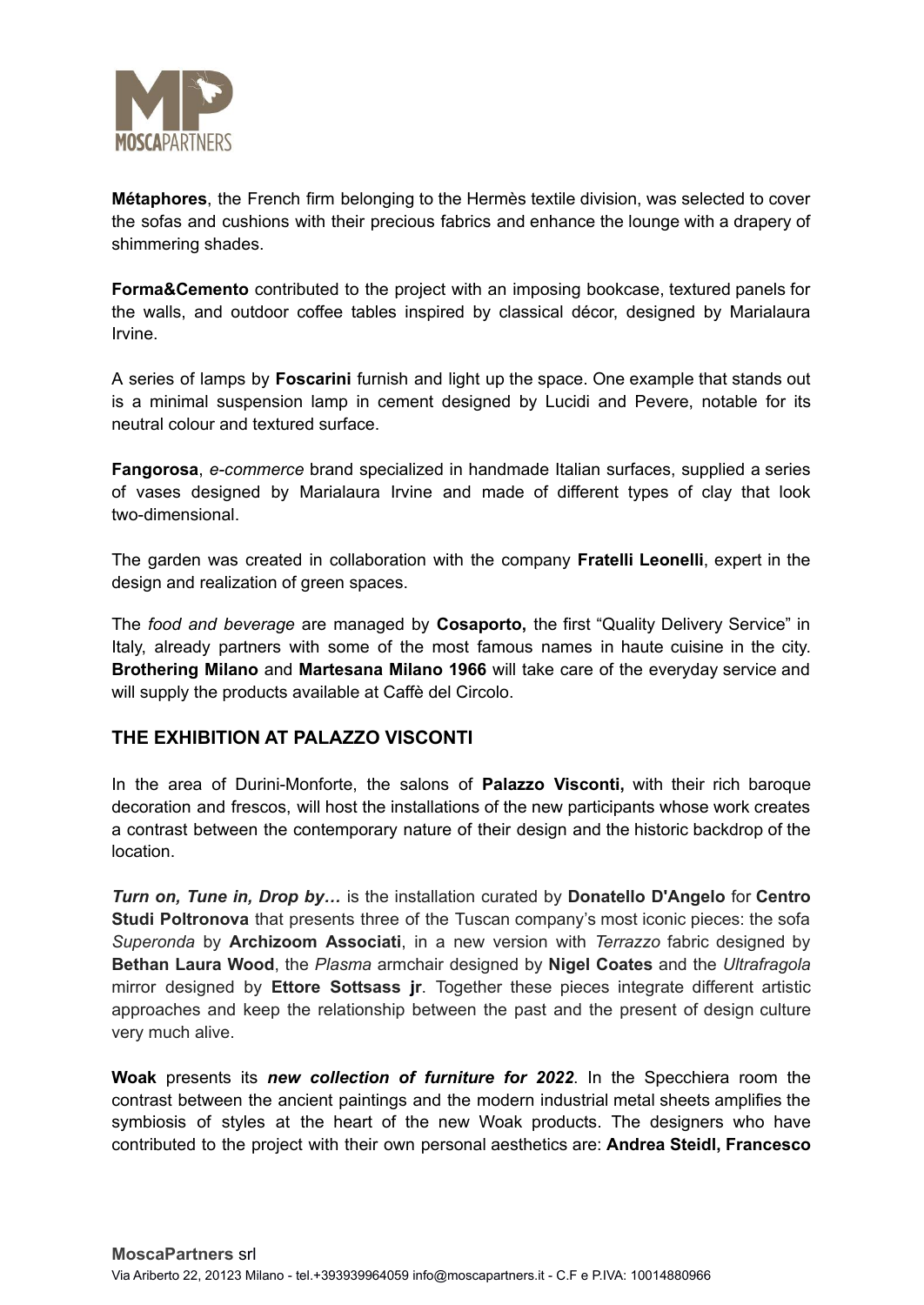

#### **Faccin, Christophe de la Fontaine, Matteo Zorzenoni, Constance Guisset and Zoran Jedrejčić.**

**LcD Edition Textile** brings a great gateau of copper jacquard to the Palazzo, made in collaboration with the French artist **Isabelle Leourier**. The imposing object is 5 metres tall, made of 280 metres of metal fabric and took artists and craftsmen months to make. Part of the collection *Happy Metal,* the tiered cake is dedicated to light and to render the idea all the materials have a unique translucent quality achieved through the use of cutting-edge production techniques.

*Design is Diversity* is the name of the exhibition developed from the laboratory *Ephemeral Temporary Spaces 2* at the **Politecnico di Milano School of Design**, held by **Michele De Lucchi, Francesca Balena Arista** and **Mario Greco** with **Marco De Santi, Gabriele Milanese e Giada Boromello**. The students start from complementary abstract concepts, such as diversity, uniqueness, identity and change, that are then interpreted and translated into scale models and videos that transform the surroundings into a narrative space.

*Close to the Edge* is the collection of stones and glass designed by **Mario Trimarchi** to pay homage to the ancient Japanese art of Suiseki which is the creation of small stone sculptures that evoke the idea of majestic mountains. Mario Trimarchi has created a collection of borderline objects that, with a precarious sense of balance, interpret the oriental attitude to meditation as an exercise in modesty and in being at one with nature.

Palazzo Visconti will host a **cocktail party on Thursday 9 June, from 7pm**. The event will be managed by *Lumiére Banqueting*, an event organization company founded by **Luciana Belloni**.

Many partners who believe in this project have participated in *Design Variations 2022* including **Architonic, Archdaily** and **designboom** as communications partner.

A special thanks to **Regione Lombardia** for the contribution.



*\_\_\_\_\_\_\_\_\_\_\_\_\_\_\_\_\_\_\_\_\_\_\_\_\_\_\_\_\_\_\_\_\_\_\_\_\_\_\_\_\_\_\_\_*

*Con il contributo di*